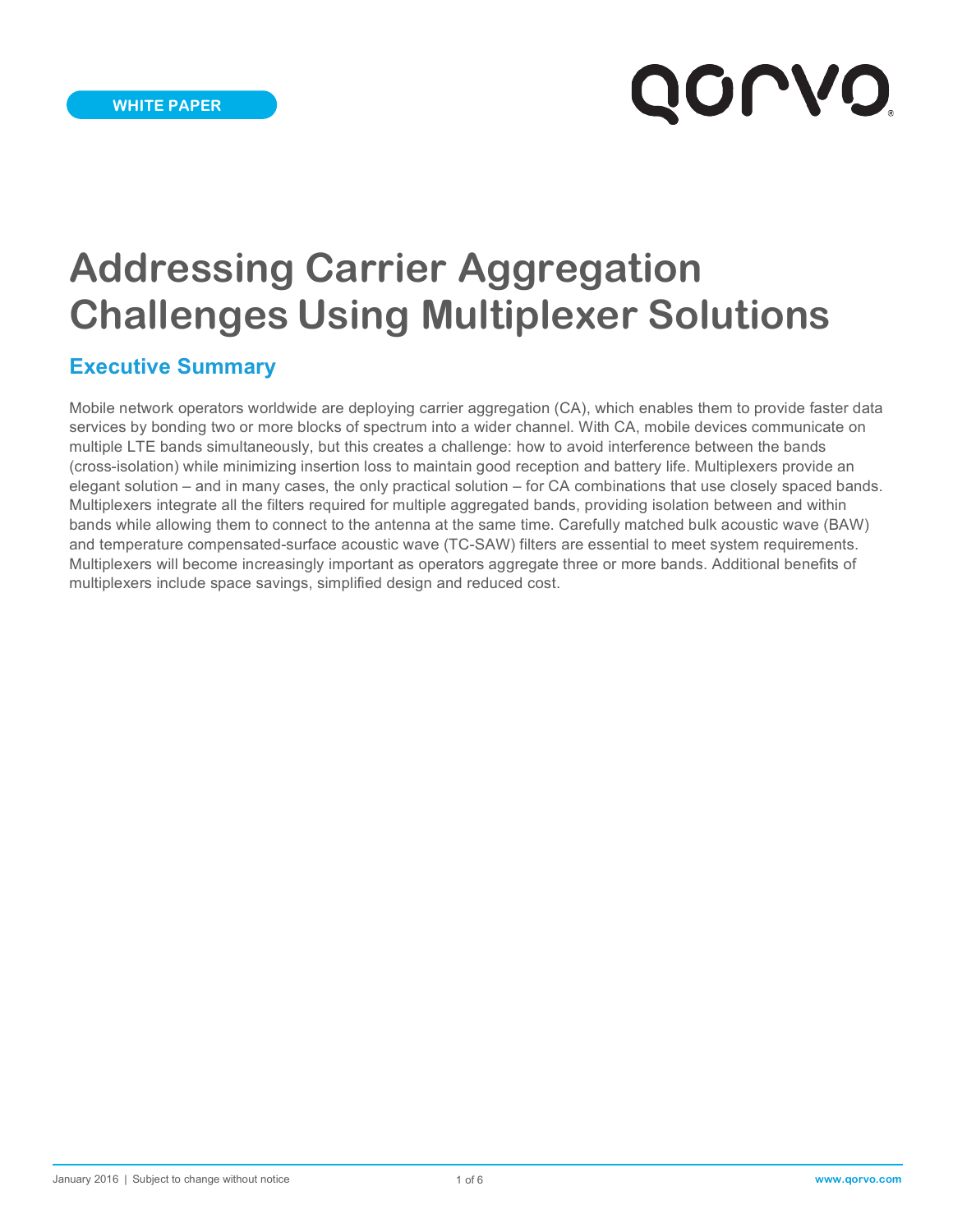# QOLVC

# **Introduction**

#### **The Challenges of Carrier Aggregation**

Worldwide demand for faster mobile data services is driving mobile network providers to rapidly deploy CA, a key feature of 4G LTE-Advanced that enables operators to provide higher data rates by bonding two or more blocks of spectrum into a wider channel.

Figure 1 illustrates the global momentum of CA deployments, with 88 LTE-Advanced systems in 45 countries commercially launched by July 2015 and another 22 in development. Current deployments are based on specifications (3GPP Release 10/11/12) that allow the combination of up to five blocks of spectrum called component carriers (CCs), each between 1.4 and 20 MHz wide and with a maximum of 100 MHz of aggregated bandwidth.

CA requires specific categories of modem in communicating devices, such as Category 4 (20 MHz aggregated bandwidth, 150 Mbps) and Category 6 (40 MHz, 300 Mbps).

Most early CA deployments combined only two CCs. But many network operators will quickly add combinations of three or more bands as they seek to offer still faster data services and maximize utilization of fragmented spectrum allocations. In general, three or more CCs are required to provide more than 40 MHz bandwidth and deliver speeds greater than around 300 Mbps. Operators in Korea and other countries are already aggregating three CCs; four-CC aggregations are expected in 2016, with five-CC aggregations in 2017 and six-CC aggregations likely by 2018. Looking further into the future, 3GPP is working on specifications that are expected to support as many as 32 CCs, with much faster data rates.

As shown in Figure 2, operators can aggregate CCs in different LTE bands (inter-band CA) or within the same band (intra-band); CCs may be contiguous (occupying adjacent spectrum) or non-contiguous.



#### Figure 2. Options for aggregating CCs.

*Top: intra-band contiguous. Middle: intra-band non-contiguous. Bottom: inter-band non-contiguous.*



Data Source: GSA Eve n to LTE report and LTE-Adva

#### Figure 1. Global LTE-Advanced carrier aggregation deployments.

*Global networks using Category 6 and Category 4 modems, which support up to 300 Mbps and 150 Mbps respectively. Source: Global mobile Suppliers Association (GSA).*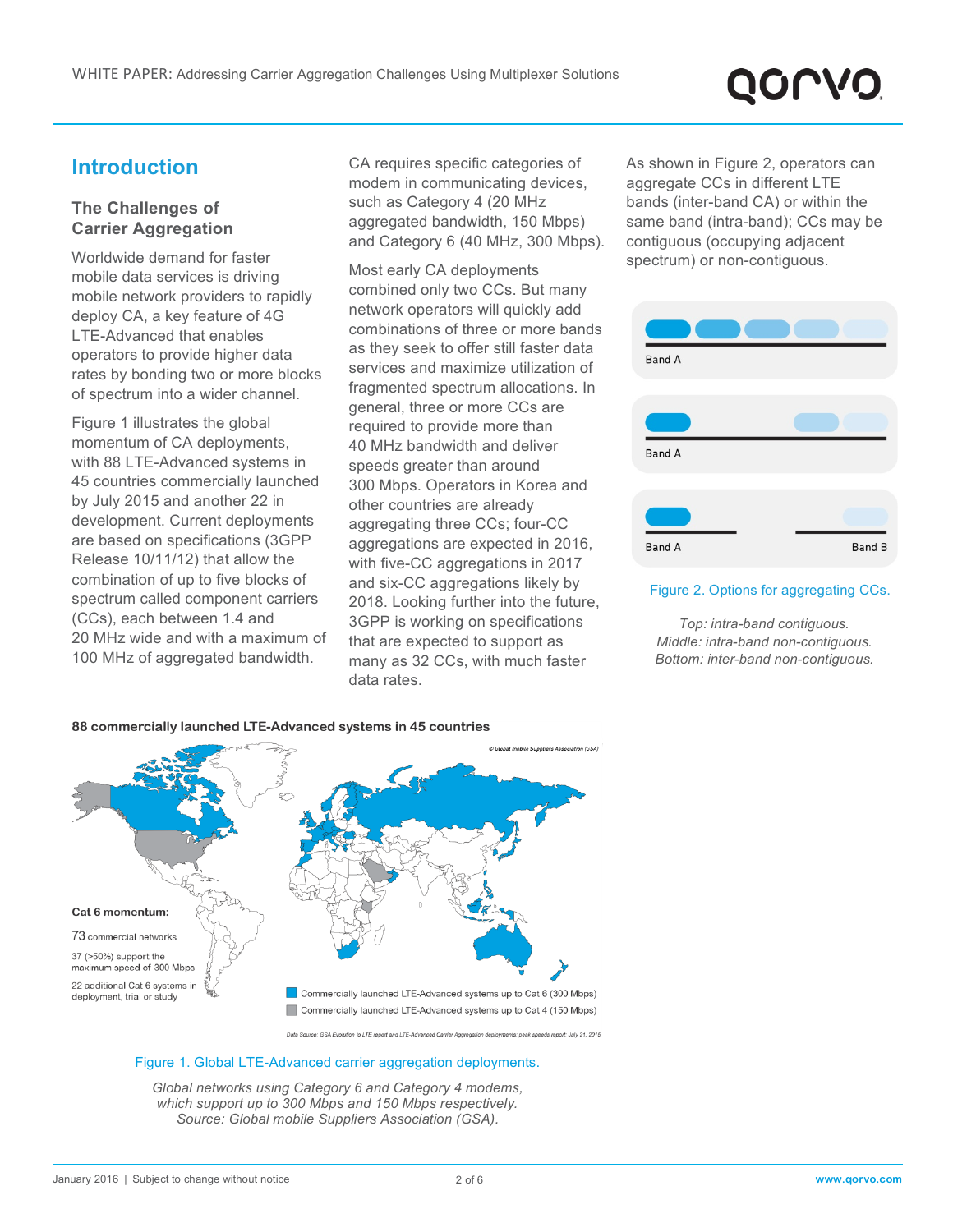# **RF Filtering Challenges**

With CA, each device transmits and/or receives on more than one CC simultaneously. This creates new radio frequency (RF) filtering challenges for mobile devices due to the need for cross-isolation: preventing interference between CCs.

To enable simultaneous communication on multiple CCs, the device's RF front end must support multiple open, parallel transmit and receive paths between the transceiver and the antenna(s). Each pathway must be sufficiently isolated from the others. This isolation can be achieved using RF filters, and/or by allocating each aggregated band to a different antenna. Smartphone industrial form factors are constrained by several consumer-driven requirements such as height, functionality, screen size and battery life, which may make it prohibitive to add more antennas. Manufacturers therefore strive to maximize the number of bands per antenna as much as possible within the practical limits of performance.

Achieving cross-isolation using RF filters requires that filters attenuate the out-of-band signals for each CC sufficiently to avoid loading the other aggregated bands. At the same time, each filter must minimize insertion loss of the transmitted signal in order to maintain good reception and minimize power consumption.

Cross-isolation is easiest to achieve when aggregating widely separated bands, such as the aggregation of a high-frequency band (>=2300 MHz) with a low-frequency band (<=960 MHz). An example of a widely-spaced band combination is B7 + B20, which is used in several European countries. When bands are widely separated, adequate isolation may be provided by a diplexer (a simple frequency splitter). For example, a diplexer could be used to separate high-band and low-band signals and direct them along existing high-band and low-band pathways within the phone.

Cross-isolation is much more challenging when aggregating bands that are closer together, such as combinations of multiple mid-frequency (1428-2200 MHz) bands. Many of the widely used CA combinations will fall into this category: current examples include B1 + B3 and B25 + B66 (see Table 1).

## **The Value of Multiplexer Solutions**

Multiplexers provide an elegant solution – and in many cases, the only practical solution – for CA combinations that use closely spaced bands. Multiplexers integrate into a single component all the transmit and receive filters for the aggregated CCs, providing the required isolation while allowing multiple CCs to connect to the antenna at the same time. The filters must be carefully co-designed and matched to achieve the required performance. Without using a multiplexer, it may be impossible to meet demanding system requirements for in-band isolation and cross-isolation, together with low insertion loss and low current consumption.

The complex performance requirements for multiplexers can be illustrated by comparing the isolation requirements when communicating on a single band (i.e. without CA) to the requirements when communicating on multiple bands (with CA).

**Without CA:** For communication on a single FDD-LTE band, the primary challenge is in-band isolation: preventing interference between the transmit and receive frequencies of the same band. The transmit filter must sufficiently attenuate the transmitted signal at the receive frequency output, to avoid desensitizing the receiver. In-band isolation is typically achieved by using two bandpass filters, corresponding to the transmit and receive frequencies. These filters are often combined into a single device called a duplexer.

| <b>Band Combination</b> | <b>Multiplexer</b> | <b>Separate Antenna</b> | <b>Primary Region of Use</b>    |
|-------------------------|--------------------|-------------------------|---------------------------------|
| $B1 + B3$               | x                  |                         | China, Korea, Europe            |
| $B25 + B66$             | x                  |                         | North America                   |
| $B3 + B7$               | x                  | x                       | Europe, Middle East<br>& Africa |
| $B1 + B3 + B7$          | x                  | x                       | Korea                           |
| $B3 + B7 + B20$         | x                  | x                       | Europe, Middle East<br>& Africa |
| $B39 + B41$             | x                  |                         | China                           |
| $B1 + B3 + B8$          | x                  |                         | Japan                           |

Table 1. Carrier aggregation band combinations that require multiplexers.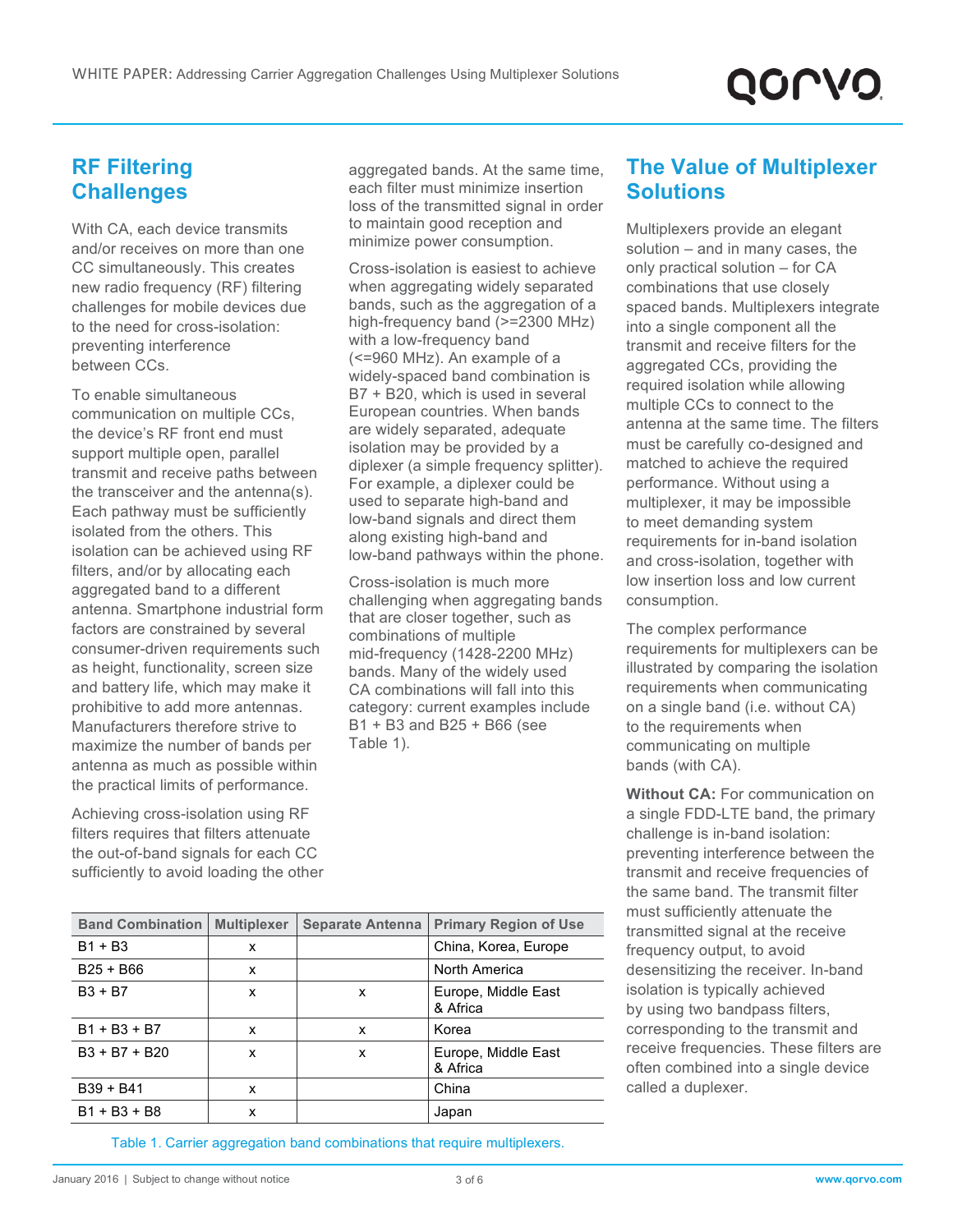



**With CA:** When using CA to communicate on multiple FDD-LTE bands, the isolation challenges become far more complex. There are many more possible interactions, because of the requirement for cross-isolation between each of the bands as well as isolation within each band. A multiplexer designed to allow aggregation of n bands must include 2n filters (one filter for each transmit frequency and one for each receive frequency), and it must ensure adequate isolation between each of the transmit and receive frequencies. The number of required

isolations increases very rapidly with the number of aggregated bands. Considering all the possible interactions, there are eight isolations required in a quadplexer (used for aggregating two bands) versus two in a duplexer. For a hexaplexer (six filters for three bands), the situation is even more complex with 18 possible isolations. To achieve these isolations while meeting system requirements for low insertion loss, the filters must be designed together and carefully matched. For mid-band and higher frequencies, BAW filters are



essential to provide the required combination of steep skirts to avoid interference between closely spaced bands, consistent performance over a wide temperature range and low insertion loss. Some combinations of low-frequency bands may require TC-SAW filters: an example might be B26 + B12.

QOLVQ

A well designed multiplexer provides additional benefits to mobile device engineers because of the high level of integration. Combining multiple filters into a single component typically requires 60% less PCB space than using discrete filters; such space savings becomes increasingly important as more features and bands are packed into each generation of smartphones. The integration also reduces the overall number of components in each smartphone, which simplifies design, reduces cost and accelerates time to market for device manufacturers.

Figure 3. Comparing single filters, duplexers and multiplexers.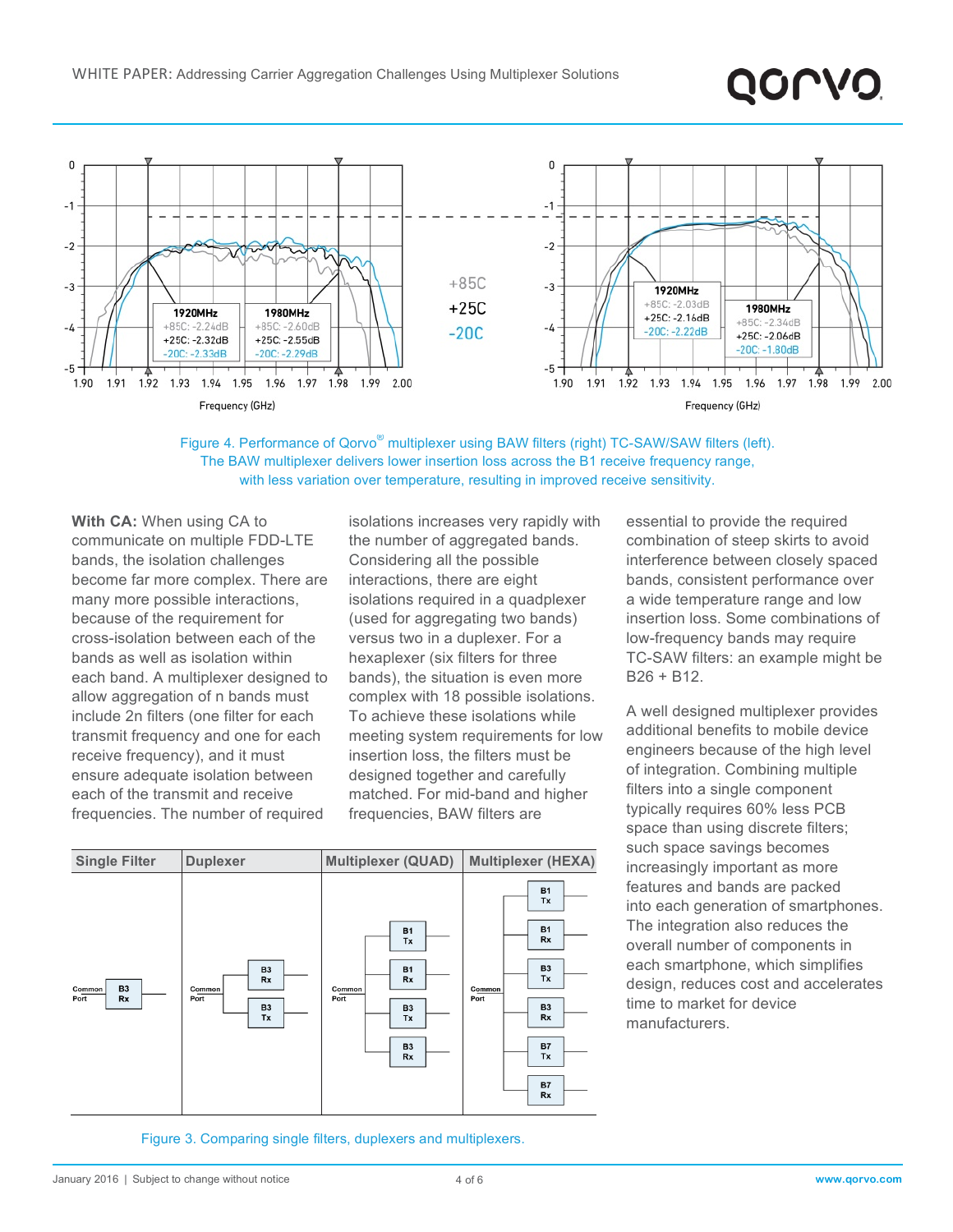An example of a CA challenge that is solved by a multiplexer is the aggregation of two mid-frequency bands, B1 + B3. This band combination is used in China, the world's largest smartphone market and is supported by the Qorvo QM25005 quadplexer, which includes four bandpass filters for the B1 and B3 transmit and receive frequencies connected to a common antenna node. The multiplexer utilizes Qorvo LowDrift™ BAW filters to meet the increasingly stringent requirements related to narrow spacing on receive and transmit bands while delivering consistent performance over temperature variation.

Using carefully matched filters with BAW technology for CA B1 + B3 applications, the QM25005 achieves high isolation and low insertion loss to maximize system performance compared to competing devices using TC-SAW/SAW. As shown in Figure 4, >0.5 dB of nominal insertion loss improvement can be realized using BAW technology, which translates into better phone reception (receive insertion loss) and longer talk-time (transmit insertion loss) for consumers. The lower receive insertion loss also effectively extends base station range and coverage, which means operators require less capital investment in infrastructure.

# **The CA Roadmap: Future Challenges**

CA deployments will continue to grow rapidly both in geographical reach and in complexity. As operators seek to offer even faster data rates using their fragmented spectrum allocations, many new

combinations of three, four, five, six or even more bands are expected to come into use over the next few years. As the number of aggregated CCs increases, more parallel pathways for simultaneous transmission are required within each mobile device. There are several ways to create these parallel pathways, as shown in Figure 5:

- **More antennas:** A challenge with this approach is that the space required for additional antennas can conflict with other industrial design requirements, including the need to cram more features and support for more bands into slim handsets.
- **Frequency splitters such as diplexers:** As noted earlier, this approach is useful primarily for widely separated bands.
- **Multiplexers:** These will become increasingly important as the number of CCs increases. For example, aggregations of three or more carriers significantly increase the probability of using close-together bands and therefore are more likely to require multiplexers, including quadplexers and hexaplexers.



Figure 5. Alternative architectural approaches for creating parallel pathways to support carrier aggregation in handsets. Top: multiplexer; middle: diplexer; bottom: multiple antennas.